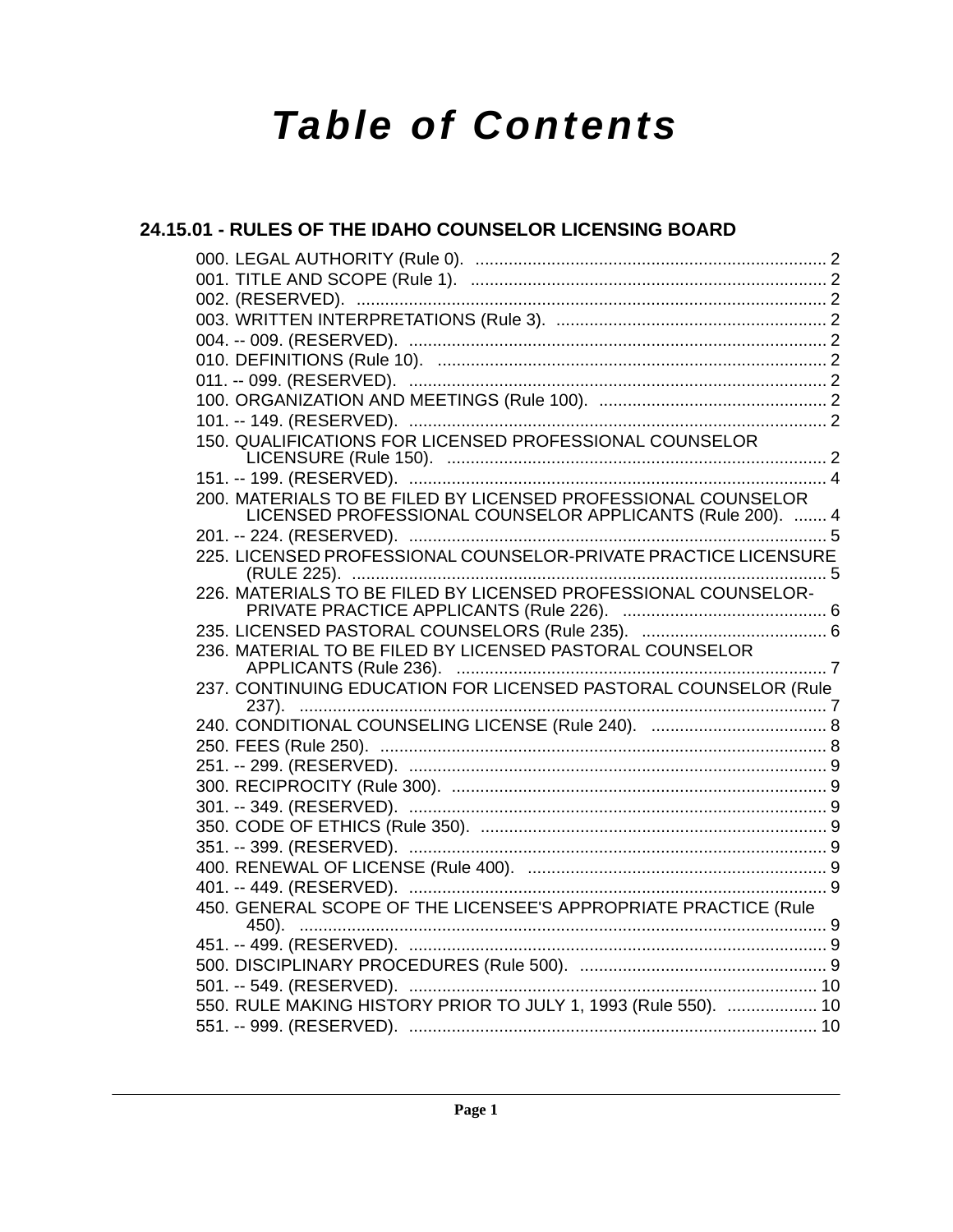#### **IDAPA 24 TITLE 15 Chapter 01**

#### **24.15.01 - RULES OF THE IDAHO COUNSELOR LICENSING BOARD**

#### <span id="page-1-1"></span><span id="page-1-0"></span>**000. LEGAL AUTHORITY (Rule 0).**

These rules are hereby prescribed and established pursuant to the authority vested in the Idaho Counselor Licensing Board by the provisions of Section 54-3404, Idaho Code. (7-1-93)

#### <span id="page-1-2"></span>**001. TITLE AND SCOPE (Rule 1).**

These rules shall be cited as IDAPA 24.15.01, "Rules of the Idaho Counselor Licensing Board". (7-1-93)

#### <span id="page-1-3"></span>**002. (RESERVED).**

#### <span id="page-1-4"></span>**003. WRITTEN INTERPRETATIONS (Rule 3).**

The board may have written statements which pertain to the interpretation of the rules of this chapter. Such interpretations, if any, are available for public inspection and copying at cost in the main office of the Bureau of Occupational Licenses. (7-1-93) Occupational Licenses.

#### <span id="page-1-5"></span>**004. -- 009. (RESERVED).**

#### <span id="page-1-6"></span>**010. DEFINITIONS (Rule 10).**

01. Board. The Idaho Counselor Licensing Board as prescribed in Section 54-3401, Idaho Code.

(7-1-93)

#### <span id="page-1-7"></span>**011. -- 099. (RESERVED).**

#### <span id="page-1-8"></span>**100. ORGANIZATION AND MEETINGS (Rule 100).**

Board meetings will be held on the first Tuesday of the months of February, May, and October of each year and at such other times as the Board deems necessary.

#### <span id="page-1-9"></span>**101. -- 149. (RESERVED).**

#### <span id="page-1-10"></span>**150. QUALIFICATIONS FOR LICENSED PROFESSIONAL COUNSELOR LICENSURE (Rule 150).**

Licensure as a "licensed professional counselor" shall be restricted to persons who have successfully completed each of the following requirements: (7-1-97) of the following requirements:

Graduate Program Requirement. A planned graduate program of sixty (60) semester hours which is primarily counseling in nature, six (6) semester hours of which are earned in an advanced counseling practicum, and including a graduate degree in a counseling field from an accredited university or college offering a graduate program in counseling.

a. A planned graduate program in a counseling field shall be defined as completion of one (1) of the following: (7-1-93)

i. A counseling program accredited or approved by the National Council for accreditation of Teacher Education or a counseling program listed in the Interstate List of Approved Programs; or

ii. A counseling program approved by the Council for Accreditation of Counseling and Related Educational Programs; or (7-1-93)

iii. A counseling program approved by the Council on Rehabilitation Education; or (7-1-93)

iv. A counseling program approved by the Board which shows evidence of education in the following areas: Counseling Theory, Counseling Techniques and Supervised Counseling Experience (this practicum must be supervised at the ratio of at least one (1) hour of one-to-one supervision for every ten (10) hours of experience in the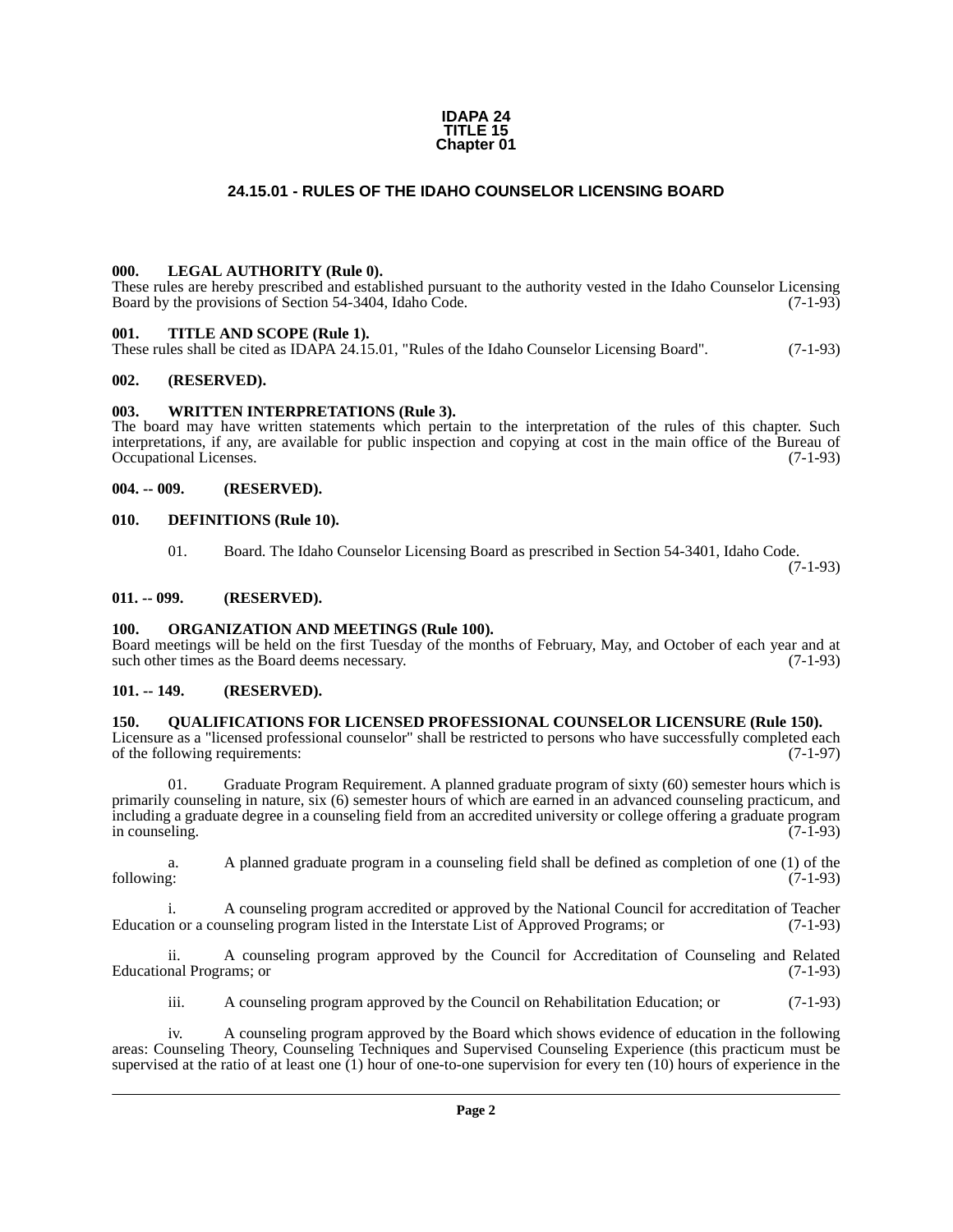#### *IDAHO ADMINISTRATIVE CODE IDAPA 24.15.01* **Rules of the Counselor Licensing Board**

setting) and at least six (6) of the following: (7-1-93)

(1) Human growth and development: Includes studies that provide a broad understanding of the nature and needs of individuals at all developmental levels. Emphasis is placed on psychological, sociological, and physiological approaches. Also included are areas such as human behavior (normal and abnormal), personality theory, and learning theory. (7-1-93) theory, and learning theory.

(2) Social and cultural foundations: Includes studies of change, ethnic groups, subcultures, changing roles of women, sexism, urban and rural societies, population patterns, cultural mores, use of leisure time, and differing life patterns. (7-1-93)

(3) The helping relationship: Includes philosophic bases of the helping relationship: Consultation theory and/or an emphasis on the development of counselor and client (or consultee) self-awareness and selfunderstanding.

(4) Groups: Includes theory and types of groups, as well as descriptions of group practices, methods s, and facilitative skills. It includes either a supervised practice and/or a group experience. (7-1-93) dynamics, and facilitative skills. It includes either a supervised practice and/or a group experience.

(5) Life-style and career development: Includes areas such as vocational-choice theory, relationship between career choice and life-style, sources of occupational and educational information, approaches to career decision-making processes, and career-development exploration techniques. (7-1-93) decision-making processes, and career-development exploration techniques.

(6) Appraisal of the individual: Includes the development of a framework for understanding the individual, including methods of data gathering and interpretation, individual and group testing, case-study approaches and the study of individual differences. Ethnic, cultural, and sex factors are also considered. (7-1-93)

(7) Research and evaluation: Includes areas such as statistics, research design, and development of research and demonstration proposals. It also includes understanding legislation relating to the development of research, program development, and demonstration proposals, as well as the development and evaluation of program objectives. (7-1-93) objectives. (7-1-93)

(8) Professional orientation: Includes goals and objectives of professional counseling organizations, codes of ethics, legal consideration, standards of preparation, certification, and licensing and role of identity of counselors. (7-1-93)

b. A total of at least sixty (60) graduate semester hours or ninety (90) graduate quarter hours shall be required. (7-1-93)

c. Advanced counseling practicum shall be practica taken at the graduate school level. (7-1-93)

d. A graduate degree shall be one of the following beyond the baccalaureate level: The master's degree, the educational specialist certificate or degree, or the doctor's degree.

e. An accredited university or college shall be a college or university accredited by one (1) of the following: the Middle States Association of Colleges and Secondary Schools, the New England State Association of Colleges and Secondary Schools, the North Central Association of Colleges and Secondary Schools, the Northwest Association of Colleges and Secondary Schools, the Southern Association of Colleges and Secondary Schools, or the Western College Association. (7-1-93)

02. Supervised Experience Requirement. One thousand  $(1,000)$  hours of supervised experience in  $(7-1-93)$ counseling acceptable to the Board.

a. One thousand (1,000) hours is defined as one thousand (1,000) clock hours of experience working in a counseling setting. Supervised experience in practica and/or internships taken at the graduate level may be utilized. The supervised experience shall include a minimum of one (1) hour of face-to-face consultation with the supervisor for every twenty (20) hours of job/internship experience. (As stated under Subsection 150.01.a.iv. counseling practicum experience as opposed to job or internship experience shall be supervised at a ratio of one (1)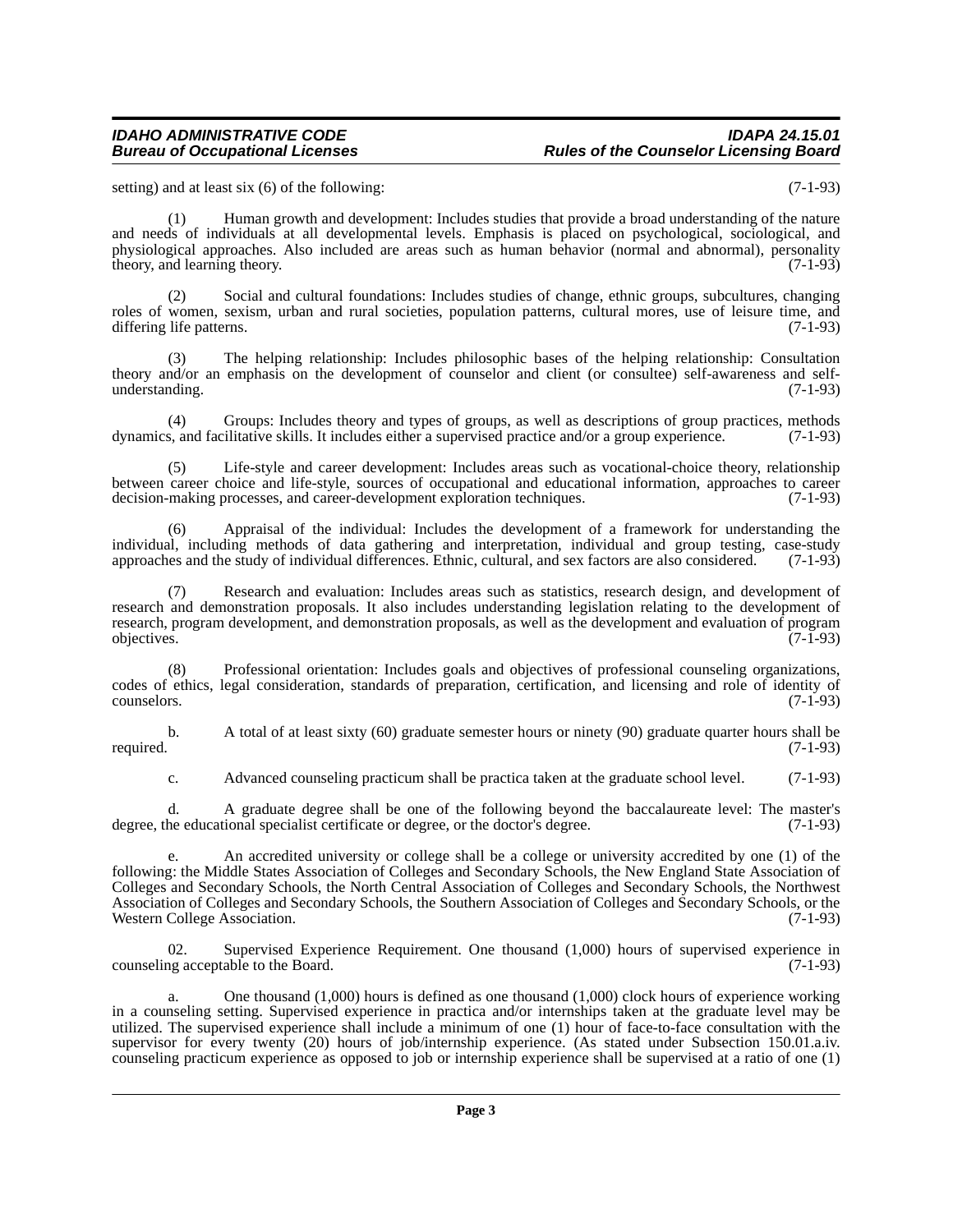hour of supervision for every ten (10) hours in the settings.) For example: (7-1-93)

i. A person in a twenty (20) hour per week job/internship who is receiving one (1) hour of individual supervision each week would accumulate one thousand (1,000) supervised hours in fifty (50) weeks to equal the twenty to one  $(20/1)$  ratio.  $(7-1-93)$ 

ii. A person in a forty (40) hour per week setting with one (1) hour of supervision per week would still require fifty (50) weeks to equal the twenty to one  $(20/1)$  ratio. (7-1-93)

iii. A person in a forty (40) hour per week setting with two (2) hours of supervision per week would accumulate the one thousand (1,000) hours at the twenty to one (20/1) supervision ratio in twenty-five (25) weeks. (7-1-93)

b. The supervision must be provided by a qualified counselor educator as a part of a planned graduate program or by a person who holds a graduate degree beyond the baccalaureate level who is certified and/or licensed as a counselor, social worker, psychologist, or psychiatrist. Supervision by an administrative superior who is not in a counseling related profession is not acceptable to the Board. Supervision by a professional counseling peer, however, may be acceptable to the Board if the peer/supervisory relationship includes the same controls and procedures expected in an internship setting. (See Subsection 150.02.a.) For example, the relationship should include the staffing of cases, the critiquing of counseling tapes and this supervision must be conducted in a formal, professional, consistent manner on a regularly scheduled basis. Effective July 1 1988, the supervision must be provided by a Licensed Professional Counselor licensed by the state of Idaho; if the applicant's supervision was provided in another state, it must have been provided by a counseling professional licensed by that state, provided the requirements for licensure in that state are substantially equivalent to the requirements of Title 54, Chapter 34, Idaho Code. (7-1-93)

c. Experience in counseling is defined as assisting individuals or groups, through the counseling relationship, to develop an understanding of personal problems, to define goals, and to plan action reflecting interests, abilities, aptitudes, and needs as related to persona-social concerns, educational progress, and occupations and careers. Counseling experience may include the use of appraisal instruments, referral activities, and research findings.

 $(7-1-93)$ 

| - 03. | Examination. | $(7-1-93)$ |  |  |
|-------|--------------|------------|--|--|
|-------|--------------|------------|--|--|

a. The Board requires a written examination. (7-1-93)

b. Completion of the examination will not be required until the applicant meets the requirements presented in Subsections 150.01 and 151.02. However, an applicant may take the examination earlier if he desires. (7-1-93)

c. The examination will be conducted at a time and place specified by the Board. (7-1-93)

d. Successful performance on the examination will be established by the Board. (7-1-93)

e. The first time the examination is failed the applicant may take it again the next time it is given upon application and payment of fees. If the examination has been failed twice, the individual must wait at least one (1) year before taking it a third time. The individual must wait at least one year and petition the Board for approval to take the examination the fourth time. The petition shall include evidence satisfactory to the Board that the applicant has taken additional study in the field of Counseling before approval will be granted. (7-1-93)

#### <span id="page-3-0"></span>**151. -- 199. (RESERVED).**

#### <span id="page-3-1"></span>**200. MATERIALS TO BE FILED BY LICENSED PROFESSIONAL COUNSELOR LICENSED PROFESSIONAL COUNSELOR APPLICANTS (Rule 200).** Each applicant must: (7-1-97)

01. Complete An Application. Complete an application upon a form prescribed by the Counselor  $(7-1-93)$ Licensing Board.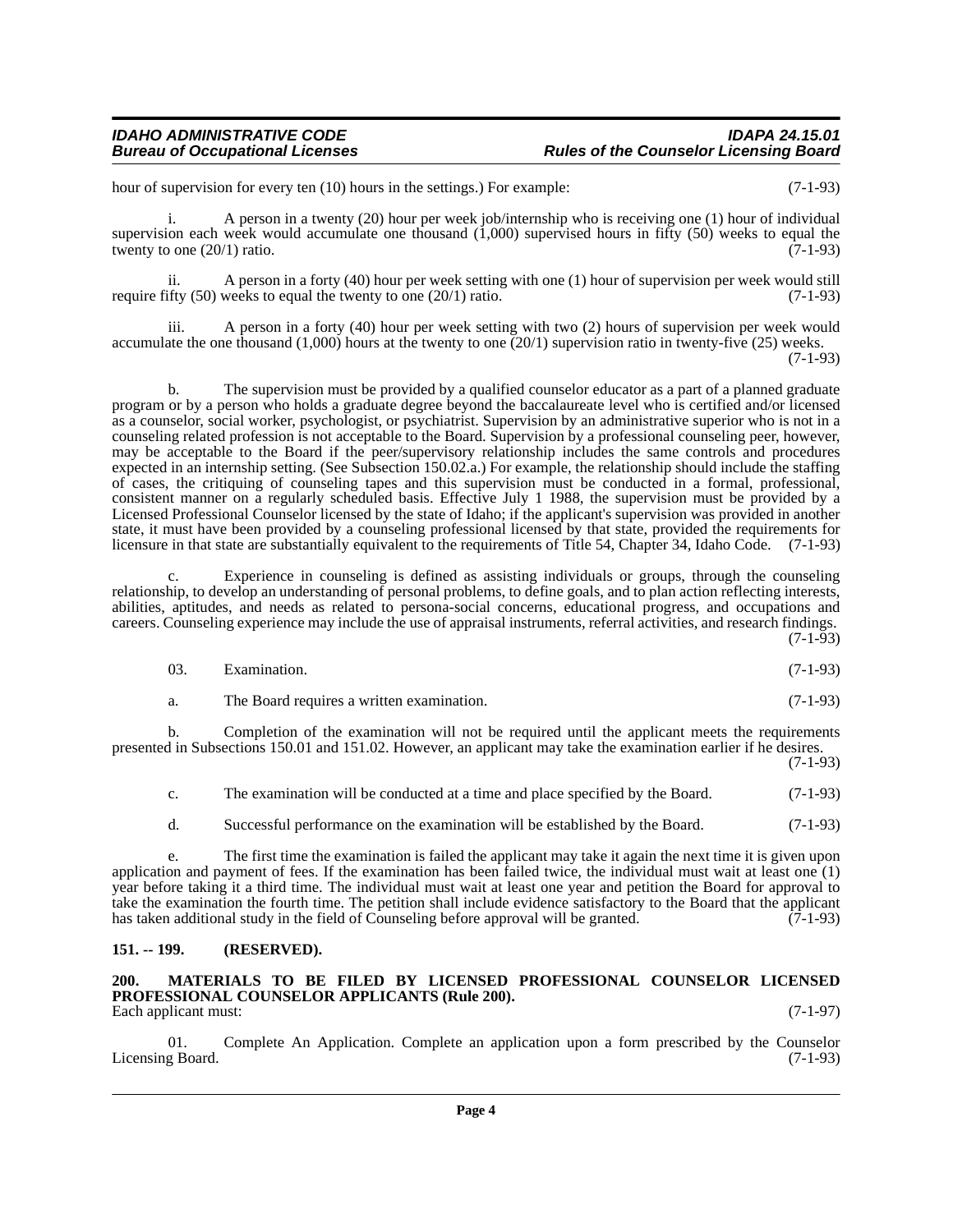02. Verify Counseling Program. Verify counseling program identified in application with official transcripts sent by college(s) to Board. (7-1-93) graduate transcripts sent by college $(s)$  to Board.

03. Submit Verification Of Supervised Experience. Submit verification of supervised experience upon the form prescribed by the Board. (7-1-93)

04. Submit Application Fee. Submit a non-refundable application fee of seventy-five dollars (\$75).

(7-1-93)

#### <span id="page-4-0"></span>**201. -- 224. (RESERVED).**

## <span id="page-4-1"></span>**225. LICENSED PROFESSIONAL COUNSELOR-PRIVATE PRACTICE LICENSURE (RULE 225).**<br>The following requirements must be met for licensed professional counselor-private practice licensure (7-1-97)

The following requirements must be met for licensed professional counselor-private practice licensure

01. Private Practice Specialty Licensure. Applicants applying for private practice specialty licensure prior to January 1, 1998, must meet the criterion of having provided two thousand (2,000) hours of direct client contact since being licensed as a licensed professional counselor. Additionally, applicants must: (7-1-97) contact since being licensed as a licensed professional counselor. Additionally, applicants must:

a. Hold a current Idaho Licensed Professional Counselor License; (7-1-97)

b. Document direct client contact by providing verification and/or practice records indicating hours of  $(7-1-97)$ counseling; and

c. Document proficiency in Diagnostic Evaluation by providing verification of successful completion ate course or other training/experience equivalent to a college course acceptable to the board. (7-1-97) of graduate course or other training/experience equivalent to a college course acceptable to the board.

02. Other Requirements. After January 1, 1998 the following requirements must be met: (7-1-97)

a. Hold a current Idaho licensed professional counselor license; and (7-1-97)

b. Document two thousand (2,000) hours of supervised experience accumulated over a two (2) year iter licensure. (7-1-97) period after licensure.

i. A Licensed Professional Counselor-Private Practice must provide at least one thousand (1,000) hours of the supervised experience requirement; the remainder of the supervision may be provided by Psychiatrists, Counseling/Clinical Psychologists and/or Certified Social Workers-Private and Independent Practice. (7-1-97)

ii. The ratio for supervision will consist of one (1) hour of face-to-face, one-on-one (1/1) supervision thirty (30) hours of direct client contact.  $(7-1-97)$ to every thirty  $(30)$  hours of direct client contact.

c. Document proficiency in Diagnostic Evaluation by providing verification of successful completion of graduate course or other training/experience equivalent to a college course acceptable to the board. (7-1-97)

03. Supervisors. A supervisor may supervise no more than three  $(3)$  licensed professional counselors at time.  $(7-1-97)$ any one time.

04. Continuing Education. Twenty (20) contact hours of continuing education, per year is required to renew a Licensed Professional Counselor - Private Practice license. (7-1-97)

a. Documentation must be copies of verification from providers, transcripts, or certificates acceptable to the board.  $(7-1-97)$ 

b. Continuing education requirement shall begin upon the second renewal of the licensed professional counselor-private practice license. Prior to renewal, documentation of the continuing education credits must be provided along with the renewal application.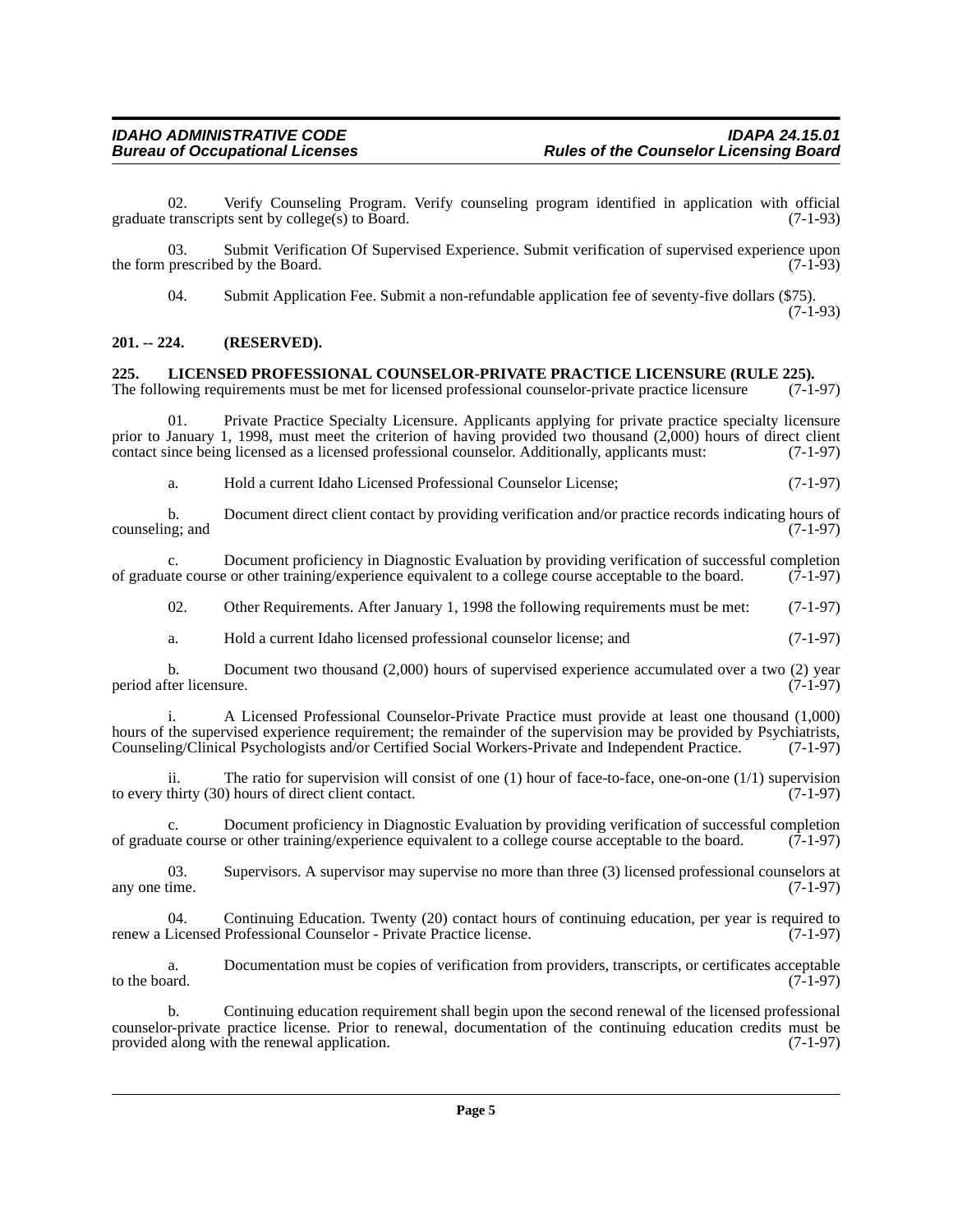#### <span id="page-5-0"></span>**226. MATERIALS TO BE FILED BY LICENSED PROFESSIONAL COUNSELOR-PRIVATE PRACTICE APPLICANTS (Rule 226).** Each applicant must: (7-1-97)

01. Complete An Application. Complete an application upon a form prescribed by the Counselor Licensing Board. (7-1-97)

02. Submit Verification Of Supervised Experience. Submit verification of supervised experience upon prescribed by the Board. (7-1-97) the form prescribed by the Board.

03. Submit Application Fee. Submit a non-refundable application fee of twenty-five dollars (\$25). (7-1-97)

**227. -- 234. (RESERVED).**

#### <span id="page-5-1"></span>**235. LICENSED PASTORAL COUNSELORS (Rule 235).**

The following requirements must be met for pastoral counselor licensure: (7-1-98)

01. Graduate Degree. Hold a Master of Divinity (M.Div.) degree or doctoral degree meeting the requirements set forth in Section 54-3405A(1) Idaho Code, from an accredited university or religious institution.

(7-1-98)

a. An accredited university or religious institution shall be one accredited by: the Middle States Association of Colleges and Secondary Schools; the New England State Association of Colleges and Secondary Schools; the North Central Association of Colleges and Secondary Schools; the Northwest Association of Colleges and Secondary Schools; the Southern Association of Colleges and Secondary Schools; or the Western Colleges Association. (7-1-98)

b. The Pastoral Counselor Program May also be accredited by the Association of Theological Schools  $(ATS)$ .  $(7-1-98)$ 

02. Practicum. Completion of a practicum of supervised counseling experience of four hundred (400) contact hours.

a. The four hundred (400) contact hours shall be supervised at a ratio of one (1) hour of supervision ten (10) contact hours. (7-1-98) for each ten  $(10)$  contact hours.

b. The practicum must be supervised by a qualified counselor educator as part of a planned graduate program. (7-1-98)

03. Post-Graduate Supervised Counseling Experience. The completion of two thousand (2,000) contact hours of post-graduate supervised counseling experience with an approved supervisor. (7-1-98)

a. "Two thousand (2000) hours" hours is defined as two thousand (2,000) clock hours of experience in a counseling setting. (7-1-98) working in a counseling setting.

b. The ratio of supervision to contact hours shall be one (1) hour of supervision for each twenty (20) contact hours. (7-1-98)

c. An approved supervisor shall include an American Association of Pastoral Counselors approved supervisor, a licensed pastoral counselor, a licensed psychiatrist, a licensed psychologist, or licensed professional counselor. (7-1-98)

| 04. | Examination. | $(7-1-98)$ |
|-----|--------------|------------|
|     |              |            |

a. The Board requires successful completion of the national counselor examination. (7-1-98)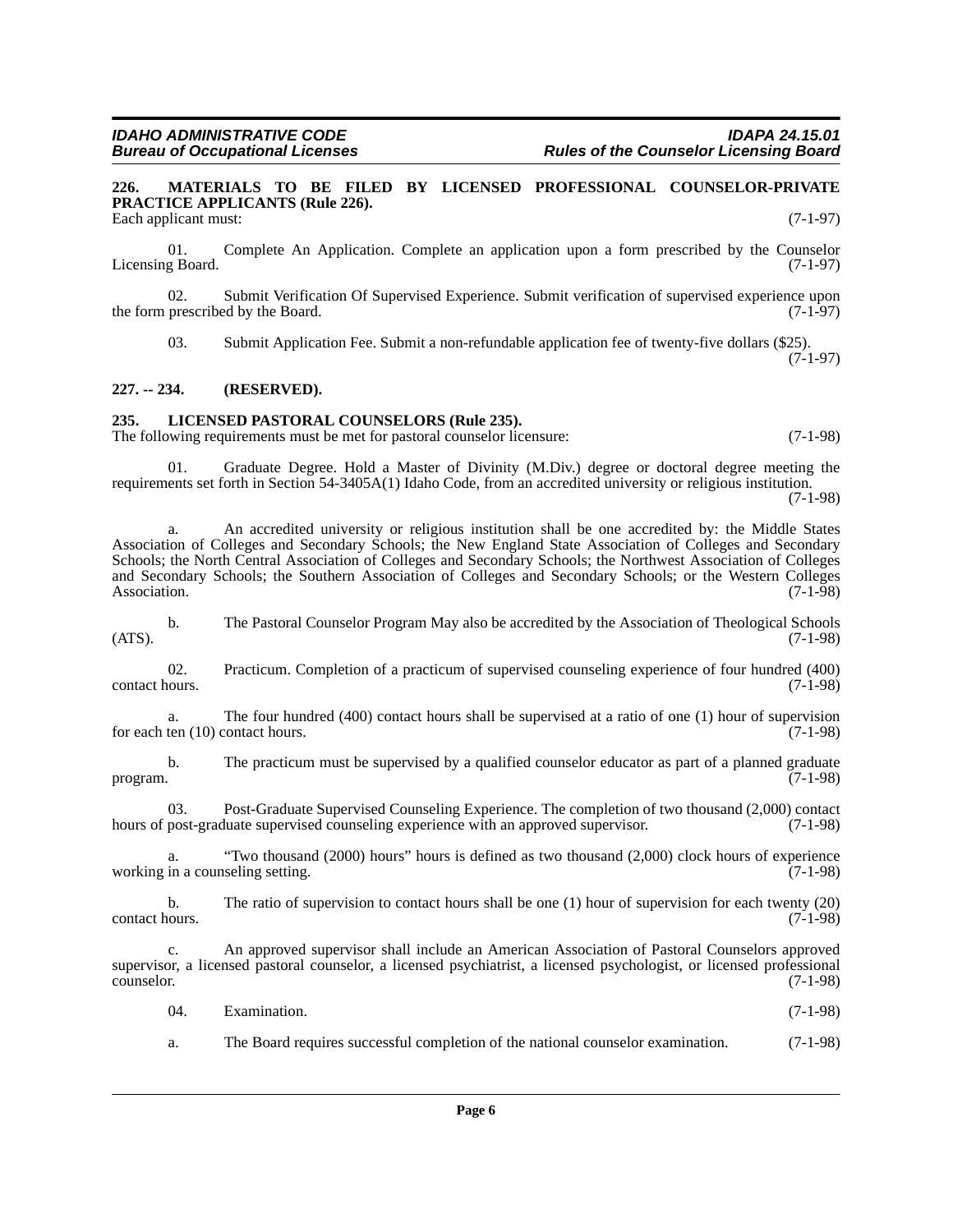#### *IDAHO ADMINISTRATIVE CODE IDAPA 24.15.01* **Rules of the Counselor Licensing Board**

b. The examination will be conducted at a time and place specified by the Board. (7-1-98)

c. Successful performance on the examination will be established by the Board. (7-1-98)

d. The first time the examination is failed, the applicant may take it again the next time it is given upon application and payment of fees. If the examination has been failed twice, the individual must wait at least one (1) year before taking it a third time. An individual must wait at least one (1) year and petition the Board for approval to take the examination a fourth time. The petition shall include evidence satisfactory to the Board that the applicant has taken additional study in the field of pastoral counseling before approval will be granted. (7-1-98)

<span id="page-6-0"></span>**236. MATERIAL TO BE FILED BY LICENSED PASTORAL COUNSELOR APPLICANTS (Rule 236).**  Each applicant must:

01. Complete An Application. Complete an application upon a form prescribed by the Counselor Licensing Board. (7-1-98)

02. Verify Counseling Program. Verify counseling program identified in the application with official transcripts sent by colleges or institutions to the Board. (7-1-98) graduate transcripts sent by colleges or institutions to the Board.

03. Submit Verification Of Supervised Practicum. Submit verification of supervised practicum of experience upon the form prescribed by the Board. (7-1-98) counseling experience upon the form prescribed by the Board.

04. Submit Verification Of Supervised Experience. Submit verification of supervised experience upon rescribed by the Board. (7-1-98) a form prescribed by the Board.

05. Submit Application Fee. Submit a non-refundable application fee of seventy-five dollars (\$75). (7-1-98)

#### <span id="page-6-1"></span>**237. CONTINUING EDUCATION FOR LICENSED PASTORAL COUNSELOR (Rule 237).**

A licensed pastoral counselor must complete twenty (20) contact hours of continuing education to renew their license. (7-1-98)

|                 | Contact Hours. The contact hours of continuing education must be undertaken within the following |
|-----------------|--------------------------------------------------------------------------------------------------|
| areas of study: | $(7-1-98)$                                                                                       |

| a. | Theories of personality and personality development; | $(7-1-98)$ |
|----|------------------------------------------------------|------------|
| b. | Theories of counseling and psychotherapy;            | $(7-1-98)$ |
| c. | Marriage and family dynamics and counseling;         | $(7-1-98)$ |
| d. | Group dynamics and counseling;                       | $(7-1-98)$ |
| e. | Personality, culture and ethics;                     | $(7-1-98)$ |
| f. | Psychology of religious experience;                  | $(7-1-98)$ |
| g. | Pastoral assessment and treatment;                   | $(7-1-98)$ |
| h. | Psychopathology;                                     | $(7-1-98)$ |
| i. | Theories of pastoral care;                           | $(7-1-98)$ |
| j. | Research methods;                                    | $(7-1-98)$ |
| k. | Orientation to the helping professions.              | $(7-1-98)$ |
|    |                                                      |            |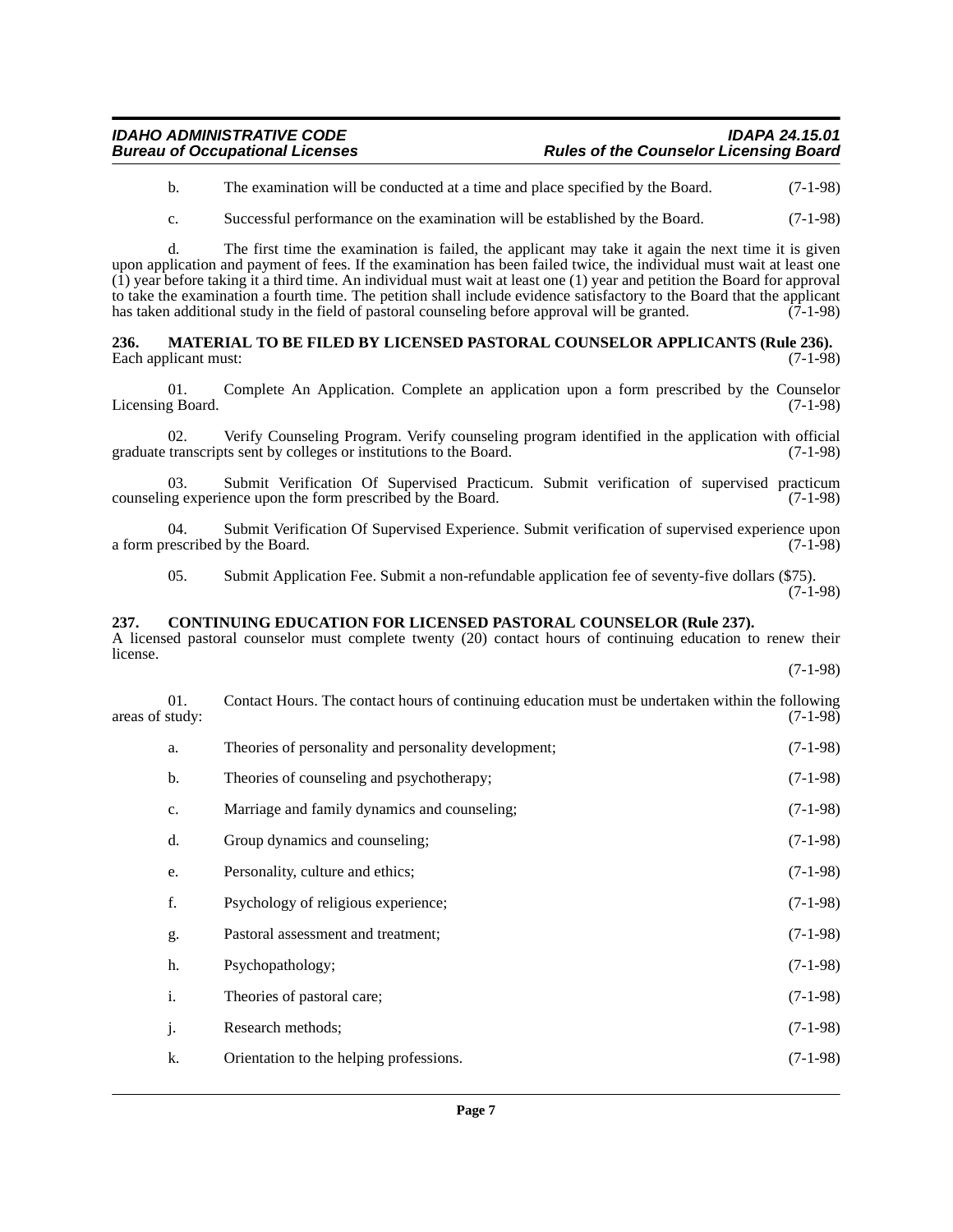02. Documentation. Documentation must be copies of verification from providers, transcripts, or es acceptable to the Board.  $(7-1-98)$ certificates acceptable to the Board.

03. When Requirements Begin. Continuing education requirements shall begin upon the second renewal of the licensed pastoral counselor license. Prior to renewal, documentation of continuing education credits<br>must be provided along with a renewal application. (7-1-98) must be provided along with a renewal application.

#### **238. -- 239. (RESERVED).**

#### <span id="page-7-0"></span>**240. CONDITIONAL COUNSELING LICENSE (Rule 240).**

The following requirements must be met for the issuance of a conditional counseling license: (3-18-99)

01. Possess a Bachelor's Degree. Possess a bachelor's degree in a counseling field from an accredited university or college offering an undergraduate program in counseling. (3-18-99)

a. A counseling field shall be in social work, psychology, mental health areas or such other degree as ed by the board in one or more of those areas stated in Subsection 150.01.a.iv. (3-18-99) determined by the board in one or more of those areas stated in Subsection 150.01.a.iv.

b. An accredited university or college shall be a college or university accredited by one (1) of the following: the Middle States Association of Colleges and Secondary Schools, the New England State Association of Colleges and Secondary Schools, the North Central Association of Colleges and Secondary Schools, the Northwest Association of Colleges and Secondary Schools, the Southern Association of Colleges and Secondary Schools, or the Western College Association. (3-18-99)

02. Follow the Ethical Standards of a Licensed Professional Counselor. The Board adopts the American Counseling Association (ACA) Code of Ethics as the same may be modified or amended. All applicants will receive a copy of the ACA Code of Ethics. All licensees will be required to adhere to the ACA Code of Ethics.

(3-18-99)

#### **241. -- 249. (RESERVED).**

#### <span id="page-7-1"></span>**250. FEES (Rule 250).**

| 01. | Application Fee. Application fee:                              | $(7-1-97)$ |
|-----|----------------------------------------------------------------|------------|
| a.  | Licensed Professional Counselor - Seventy-five dollars (\$75). | $(7-1-97)$ |

b. Licensed Professional Counselor-Private Practice - Seventy-five dollars (\$75). (7-1-97)

- c. Licensed Pastoral Counselor Seventy-five dollars (\$75). (7-1-98)
- d. Conditional Counseling License Seventy-five dollars (\$75). (3-18-99)

02. Licensed Professional Counselor and Licensed Pastoral Counselor Examination or Reexamination Fee. Licensed Professional Counselor and Licensed Pastoral Counselor examination or reexamination fee - Fifty dollars (\$50). dollars (\$50). (7-1-98)

| 03.         | Original License Fee. Original License fee:                              | $(7-1-97)$  |
|-------------|--------------------------------------------------------------------------|-------------|
| a.          | Licensed Professional Counselor - Seventy-five dollars (\$75).           | $(7-1-97)$  |
| b.          | Licensed Professional Counselor-Private Practice - Twenty dollars (\$20) | $(7-1-97)$  |
| $c_{\cdot}$ | Licensed Pastoral Counselor - Seventy-five dollars (\$75).               | $(7-1-98)$  |
| d.          | Conditional Counseling License - Seventy-five dollars (\$75).            | $(3-18-99)$ |
|             |                                                                          |             |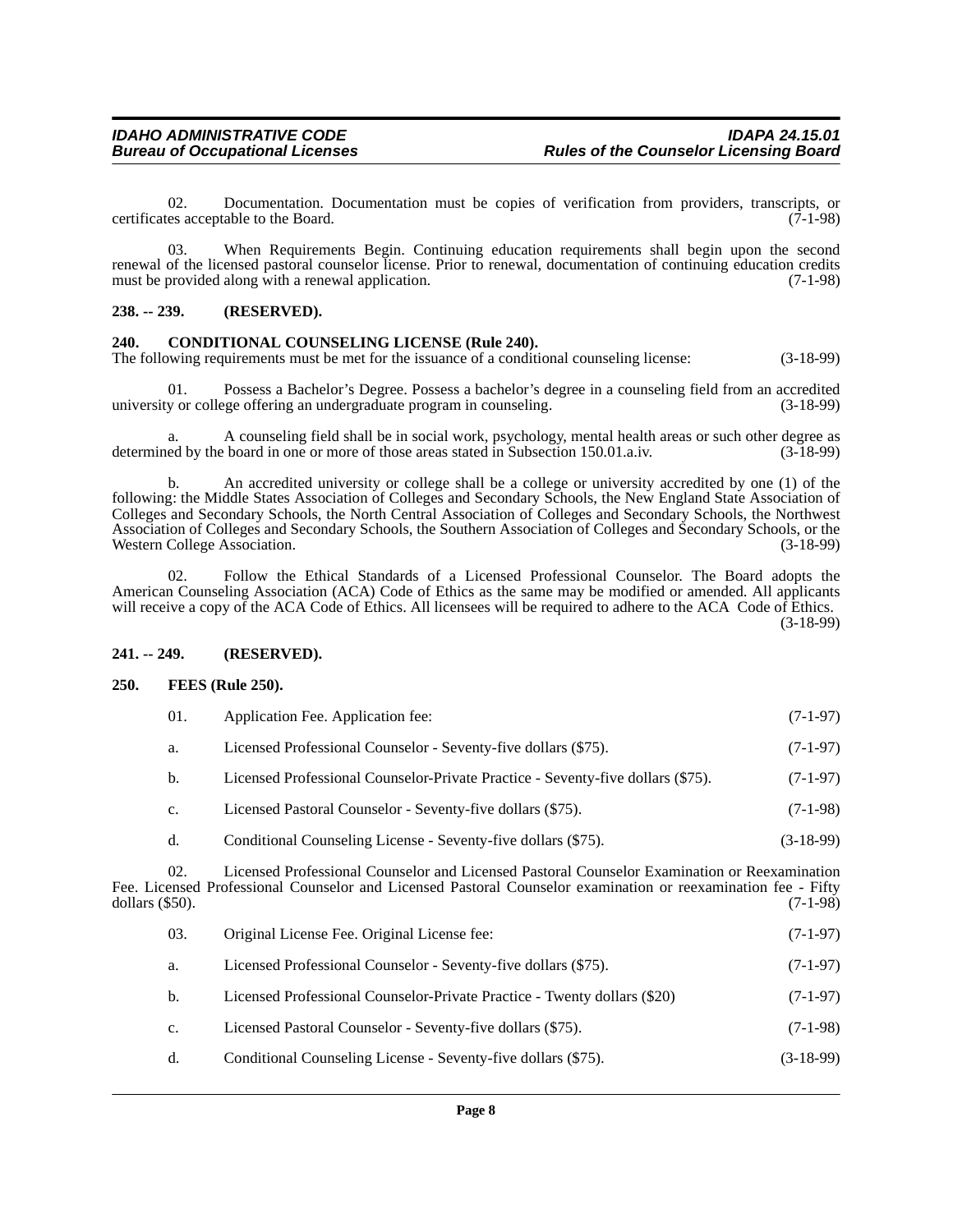04. Annual Renewal Fee. Annual renewal fee for Licensed Professional Counselor, Licensed Professional Counselor-Private Practice, Licensed Pastoral Counselor, and Conditional Counseling License - Sixty dollars (\$60). (3-18-99) dollars (\$60). (3-18-99)

|  | Fees are Non-refundable. All fees are non-refundable. | $(7-1-93)$ |
|--|-------------------------------------------------------|------------|
|--|-------------------------------------------------------|------------|

#### <span id="page-8-0"></span>**251. -- 299. (RESERVED).**

#### <span id="page-8-1"></span>**300. RECIPROCITY (Rule 300).**

An applicant who is in possession of a valid counseling license from another state must apply following the procedures listed under Section 200 except that Subsections 200.02 and 200.03 may be verified from documents received from the other state. An applicant who is licensed in another state, however, must meet the qualifications for license. (See Section 150). license. (See Section 150).

#### <span id="page-8-2"></span>**301. -- 349. (RESERVED).**

#### <span id="page-8-3"></span>**350. CODE OF ETHICS (Rule 350).**

The Board adopts the American Counseling Association (ACA) Code of Ethics as the same may be modified or amended. All applicants will receive a copy of the ACA Code of Ethics. All licensees will be required to adhere to the ACA Code of Ethics.

#### <span id="page-8-4"></span>**351. -- 399. (RESERVED).**

#### <span id="page-8-5"></span>**400. RENEWAL OF LICENSE (Rule 400).**

Each licensed counselor must renew his license prior to July 1 of each year or the license will be cancelled. Cancelled licenses may be reinstated in accordance with the requirements of Section 67-2614, Idaho Code. (7-1-97 licenses may be reinstated in accordance with the requirements of Section 67-2614, Idaho Code.

#### <span id="page-8-6"></span>**401. -- 449. (RESERVED).**

#### <span id="page-8-7"></span>**450. GENERAL SCOPE OF THE LICENSEE'S APPROPRIATE PRACTICE (Rule 450).**

Board Recommendation Of Generic Scope Of Practice. While the professional counselor license could be considered generic in nature, it should not be viewed as an authorization to provide counseling services to every client population in every possible professional setting. The letter which accompanies the issuance of the first license will recommend the general scope of the licensee's appropriate practice. This recommended scope of practice will be consistent with the Board's evaluation of the applicant's graduate major, supervised experience and other corroborative information. (7-1-93) corroborative information.

02. Submission Of Additional Information For Scope Of Practice. A licensed counselor who considers the Board's recommended guidelines to be too restrictive may wish to submit additional information to acquaint the Board with new, possibly more expansive qualifications. (7-1-93)

#### <span id="page-8-8"></span>**451. -- 499. (RESERVED).**

#### <span id="page-8-9"></span>**500. DISCIPLINARY PROCEDURES (Rule 500).**

01. Disciplinary Procedures. The disciplinary procedures of the Bureau of Occupational Licenses are plinary procedures of the Counselor Licensing Board. (3-18-99) the disciplinary procedures of the Counselor Licensing Board.

02. Civil Fine. The Board may impose a civil fine not to exceed one thousand dollars (\$1,000) upon a licensed counselor for each violation of Section 54-3407, Idaho Code. (3-18-99)

02. Costs and Fees. The Board may order a licensed counselor to pay the costs and fees incurred by the the investigation or prosecution of the licensee for a violation of Section 54-3407, Idaho Code. (3-18-99) Board in the investigation or prosecution of the licensee for a violation of Section 54-3407, Idaho Code.